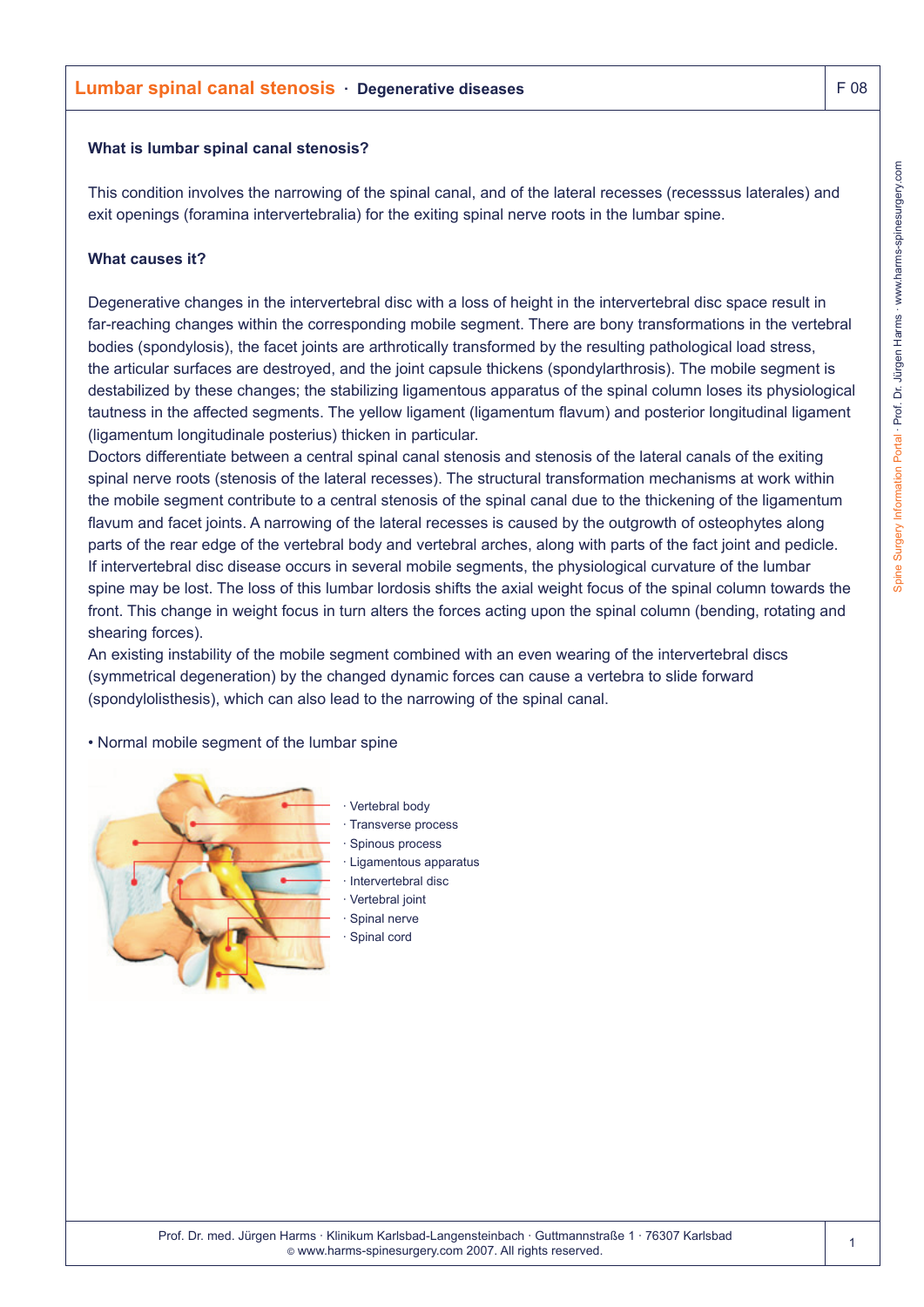

Narrowing of the spinal canal at L5/S1

Instability combined with uneven wear (asymmetrical degeneration) of the intervertebral discs may induce rotational forces that result in the formation of a degenerative lumbar scoliosis. All potential changes result in a narrowing of the space available to the spinal cord and exiting nerves, which exerts pressure on these neural structures.

• Lumbar spinal canal narrowing at L3/4 and L4/5



Herniated intervertebral disc Spinal canal stenosis **Retrospondylosis** 

Spine Surgery Information Portal · Prof. Dr. Jürgen Harms · www.harms-spinesurgery.com

Spine Surgery Information Portal - Prof. Dr. Jürgen Harms - www.harms-spinesurgery.com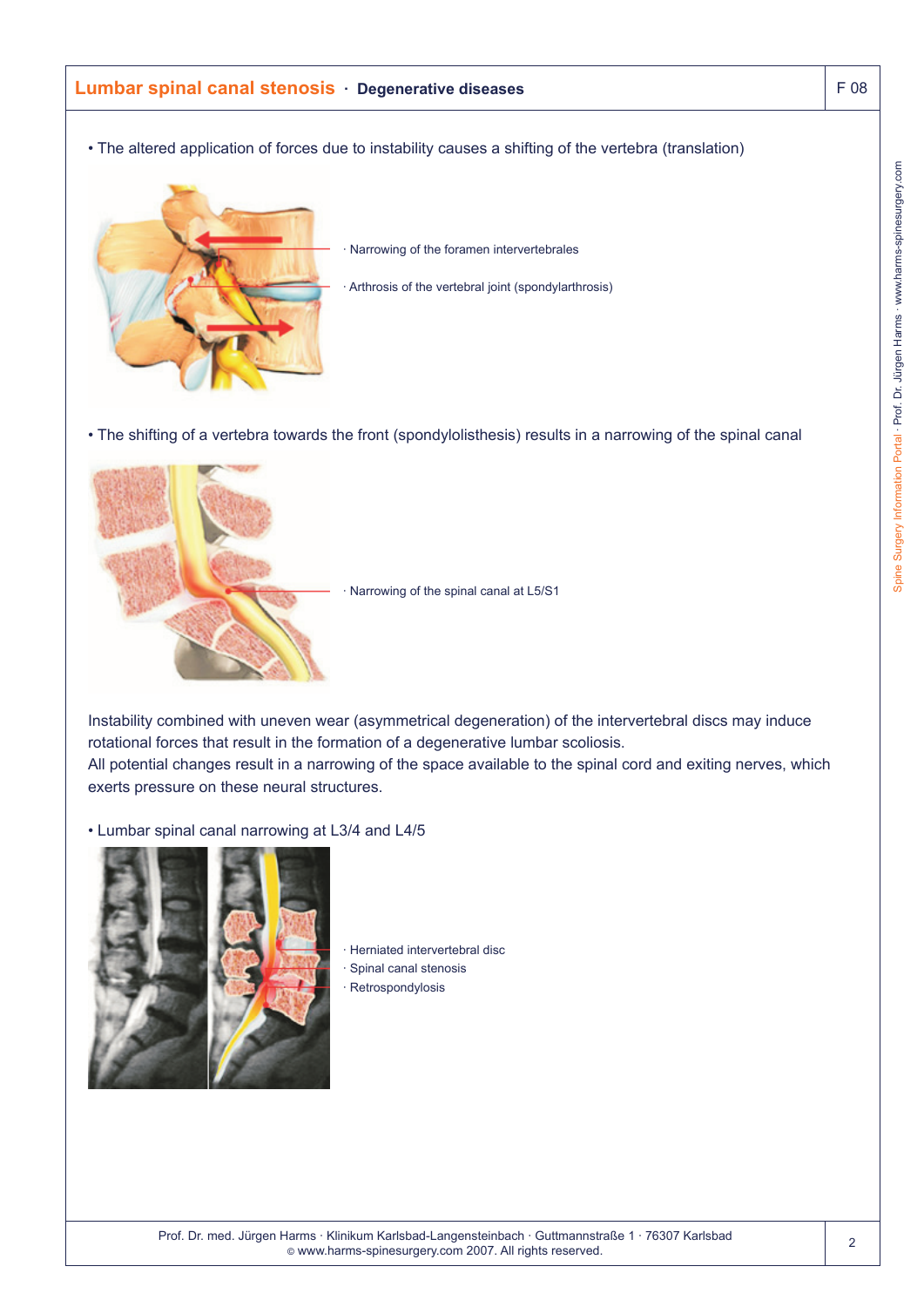### **Lumbar spinal canal stenosis · Degenerative diseases F 08** F 08

#### **What are the symptoms?**

Pain in the affected segment, hardening of the muscles of the back in the lumbar region, pain in the buttocks, tender trigger points, and restricted mobility nearly always occur.

When seated or in postures in which the lumbar spine is inclined towards the rear (kyphosed), the symptoms often subside, since this position stretches the ligamentous apparatus of the spinal column segments, enlarging the spinal cord space and decompressing the spinal cord.

Symptoms such as local and radiating (radicular) pains, sensorimotor dysfunctions, or even paralytic symptoms, depend on the respective height of the spinal column segments affected.

• Lumbar vertebral segments

# 1st lumbar vertebra (L1) 2nd lumbar vertebra (L2) 3rd lumbar vertebra (L3) 4th lumbar vertebra (L4)

• Pain distribution patterns and sensory dysfunctions resulting from radicular symptoms due to nerve root compression in the lumbar spine segments

5th lumbar vertebra (L5) 1st sacral vertebra (S1)

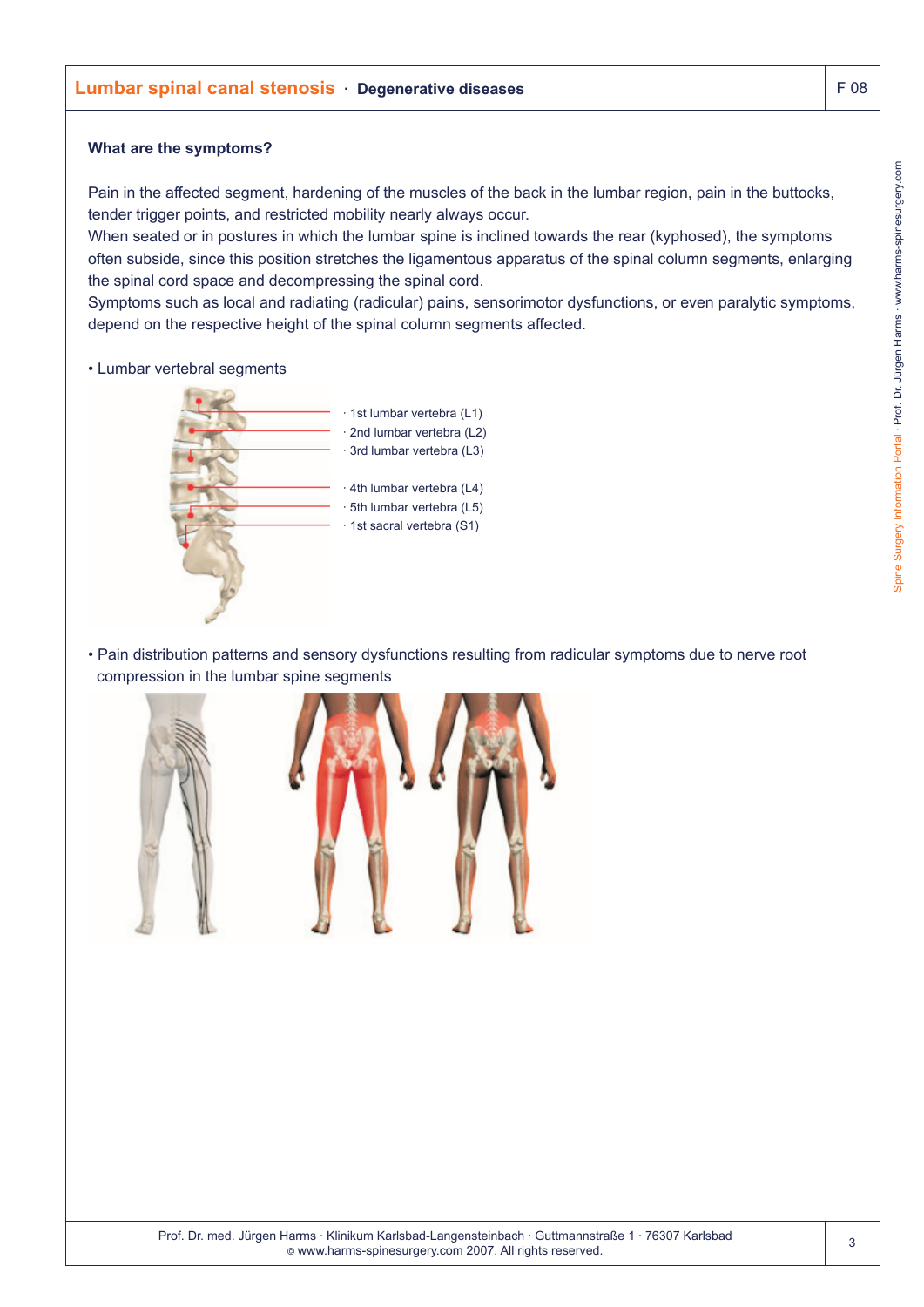## **Lumbar spinal canal stenosis · Degenerative diseases F 08** F 08

• The areas in which pain and sensory dysfunctions are felt, as well as the muscles in which motor dysfunctions are experienced, are listed in the following table

| Lumbar<br>spine<br>segment | Region in which pain and<br>dysesthesias are felt                     | <b>Characteristic</b><br>muscle<br>with motor<br>dysfunction | <b>Reflex weakened</b>       | Nerve extension pain                                       |
|----------------------------|-----------------------------------------------------------------------|--------------------------------------------------------------|------------------------------|------------------------------------------------------------|
| L1/L2                      | groin                                                                 | <b>Iliopsoas</b>                                             |                              | Extension pain in nervus<br>femoralis                      |
| L3                         | Outer and front side of thigh                                         | Iliopsoas,<br>quadriceps                                     | Patellar (knee jerk) reflex  | Extension pain in nervus<br>femoralis                      |
| L4                         | Outer and front side of thigh,<br>inner side of calf and foot         | Quadriceps                                                   | Patellar (knee jerk) reflex  | Extension pain in nervus<br>femoralis,<br>positive Lasègue |
| L <sub>5</sub>             | Outer side of lower leg,<br>inner side of top of the foot,<br>big toe | <b>Extensor hallucis</b><br>longus                           |                              | positive Lasègue                                           |
| S <sub>1</sub>             | Back of the calf, heel, outer<br>edges of toes 3-5                    | Triceps surae                                                | Achilles (ankle jerk) reflex | positive Lasègue                                           |

Lateral spinal canal stenoses compress the spinal nerves, causing monolateral or multilateral radicular symptoms that correspond to the height of the affected vertebral segment. Central spinal canal stenoses cause diffuse pain and leg weakness when walking or standing, where symptoms improve when lying down or sitting. These types of symptoms are classified as neurogenic claudication.

Massive pressure on the spinal cord may result in cauda syndrome, i.e. damage to the extension of the spinal cord, with paralysis in the legs and disturbances of bladder and colon function.

#### **Are there other diseases with similar symptoms (differential diagnosis)?**

Since lumbar spinal canal stenosis can have a broad spectrum of symptoms, it is possible for other diseases to produce the same symptoms.

#### Illnesses with similar symptoms:

Herniated lumbar intervertebral disc, spondylolisthesis, spinal tumors, inflammations (spondylodiscitis, epidural abscess, borreliosis), arthrosis of the sacroiliac joint, hip arthrosis, circulatory deficiency in the pelvic and femoral arteries, abdominal aortic aneurysm, neuropathies.

#### **How is this condition diagnosed?**

Following the thorough review of a patient's medical history together with clinical and neurological examinations, a tentative diagnosis can be confirmed by imaging methods that produce native images with functional and layered images, such as computer or nuclear magnetic resonance tomography.

Myelography, the introduction of a contrast agent into the dural sac, can provide additional information. This examination, which involves the injection of a water-soluble, completely absorbable contrast agent into the dural sac, can have side effects such as headaches, vertigo, nausea and allergic reactions to the contrast agent.

Prof. Dr. med. Jürgen Harms · Klinikum Karlsbad-Langensteinbach · Guttmannstraße 1 · 76307 Karlsbad © www.harms-spinesurgery.com 2007. All rights reserved.